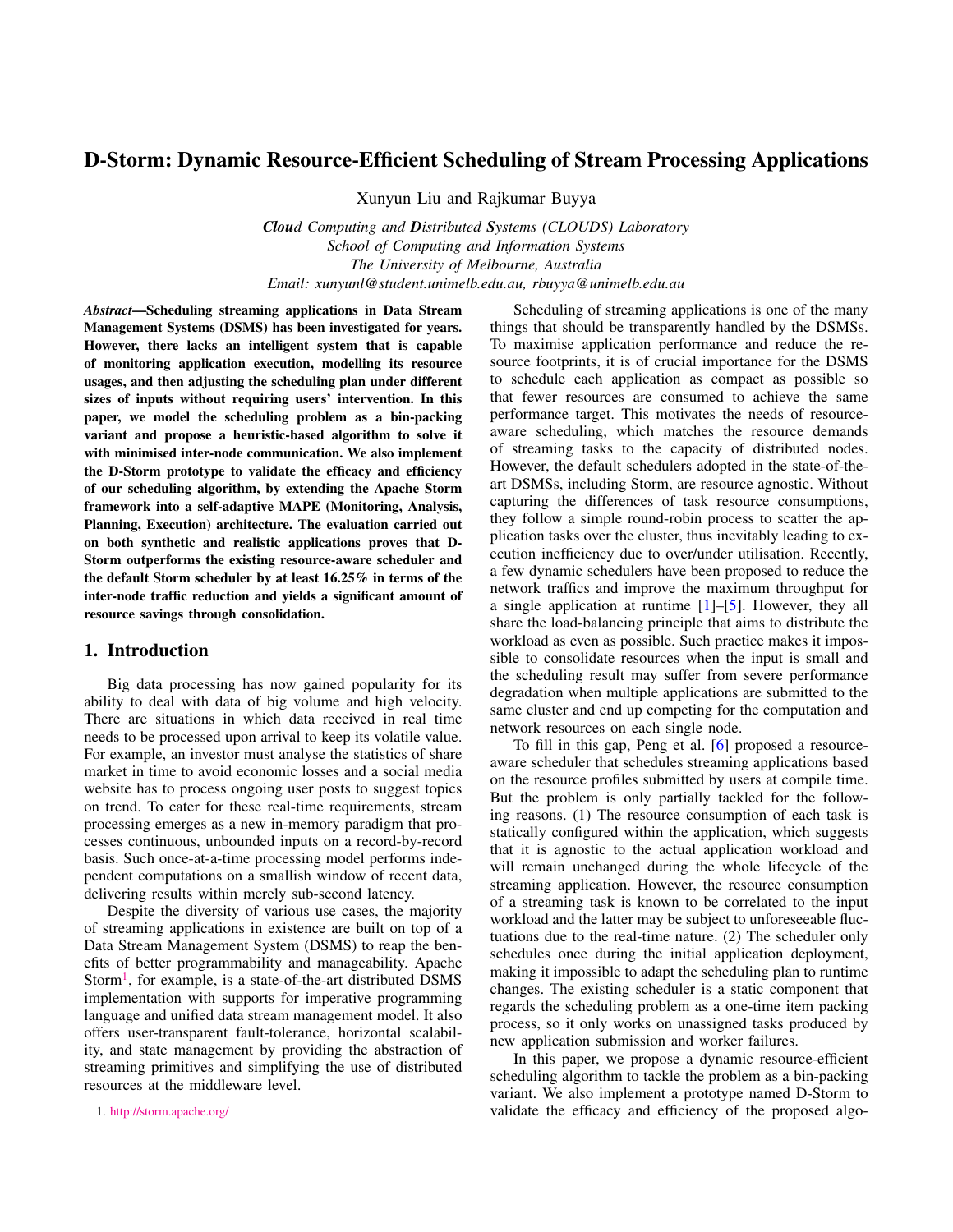rithm. D-Storm does not require users to statically specify the resource needs of streaming applications, instead, it evaluates the resource consumption of each task at runtime by monitoring the volume of incoming workload. Secondly, D-Storm is a dynamic scheduler that repeats its bin-packing policy with a customizable scheduling interval, which means that it is able to free under-utilized nodes whenever possible.

The main **contributions** of this work are summarised as follows:

- We propose a dynamic resource-efficient scheduler that, to the best of our knowledge, is the first of its kind to dynamically schedule streaming applications based on bin-packing formulations.
- We design a greedy algorithm to solve the binpacking problem, which generalises the classical *First Fit Decreasing* (FFD) heuristic. The algorithm is capable of reducing the amount of inter-node communication as well as minimising the resource footprints used by streaming applications.
- We implement the prototype on Storm and conduct extensive experiments to demonstrate the superiority of our approach compared to the existing static resource-aware scheduler.

It is worth noting that though our D-Storm prototype has been implemented as an extended scheduler on Storm, the fact that it is loosely coupled with the existing Storm modules and the design to be externally configurable makes it viable to be generalised to other operator-based stream processing systems.

The remainder of the paper is organised as follows. We provide an overview of the framework in Section [2,](#page-1-0) and then formulate the scheduling problem and present the heuristicbased algorithm in Section [3.](#page-2-0) The performance evaluation is presented in Section [4,](#page-3-0) followed by the related work and conclusions in Sections [5](#page-6-0) and [6,](#page-7-3) respectively.

## <span id="page-1-0"></span>2. D-Storm Framework

D-Storm realises dynamic and resource-efficient scheduling by incorporating the following new features into the standard Storm framework:

- It tracks streaming tasks at runtime to obtain their resource usages and the volumes of inbound / outbound communications. This information is critical for the scheduler to avoid resource contention and minimize inter-node communication.
- It makes real-time scheduling decisions to pack tasks as compact as possible, which translates to reducing the resource footprints while satisfying the performance requirements of streaming applications.
- It automatically re-schedules the cluster whenever the resource contention is spotted or it finds a new scheduling plan that yields more resource savings.

To implement these features, D-Storm extends the standard Storm release with several loosely coupled modules



<span id="page-1-1"></span>Figure 1. The extended D-Storm architecture on top of the standard Storm release, where the newly introduced modules are highlighted in grey

as shown in Fig. [1,](#page-1-1) thus constituting a MAPE (Monitoring, Analysis, Planning, Execution) framework for dynamic application scheduling. Essentially, there is a feedback control process in each MAPE loop that allows for runtimeawareness and system self-adaptivity.

The feedback control process starts with the *Task Wrapper*, a monitoring module that constantly measures and reports the task resource usages and communications. Each task wrapper only encapsulates a single task following the decorator pattern, which inserts the desired functionalities to the original task logic. Specifically, it monitors the CPU usages in the *execute* method by making use of the *Thread-MXBean* class, and it logs the communication traffics among tasks by registering a custom metric consumer. It is worth noting that the collected metrics on communication and resource usages are subject to non-negligible instantaneous fluctuations due to the dynamic nature of stream processing. Therefore, the task wrapper averages the metric readings over an observation window and periodically reports the result to Zookeeper for persistence.

The analysing phase in the MAPE loop is carried out by the *System Analyser* module, which conducts boundary checks on the collected metrics and determines whether they represent a normal system state. For example, the previously decided schedule plan may result in over-utilization due to the lack of resources, as the resource consumption grows when presented with higher workloads. Analogously, the current scheduling may become an over-kill for processing the off-peak workloads, and tasks should be consolidated into a fewer worker nodes to save costs. The *System Analyser* module is responsible for identifying these overutilization and under-utilization states through threshold checks and invoking the planning phase when necessary.

The *Scheduling Solver* comes into play when it receives the signal from the system analyser reporting the abnormal system states. It retrieves the runtime resource and performance metrics and then conducts the scheduling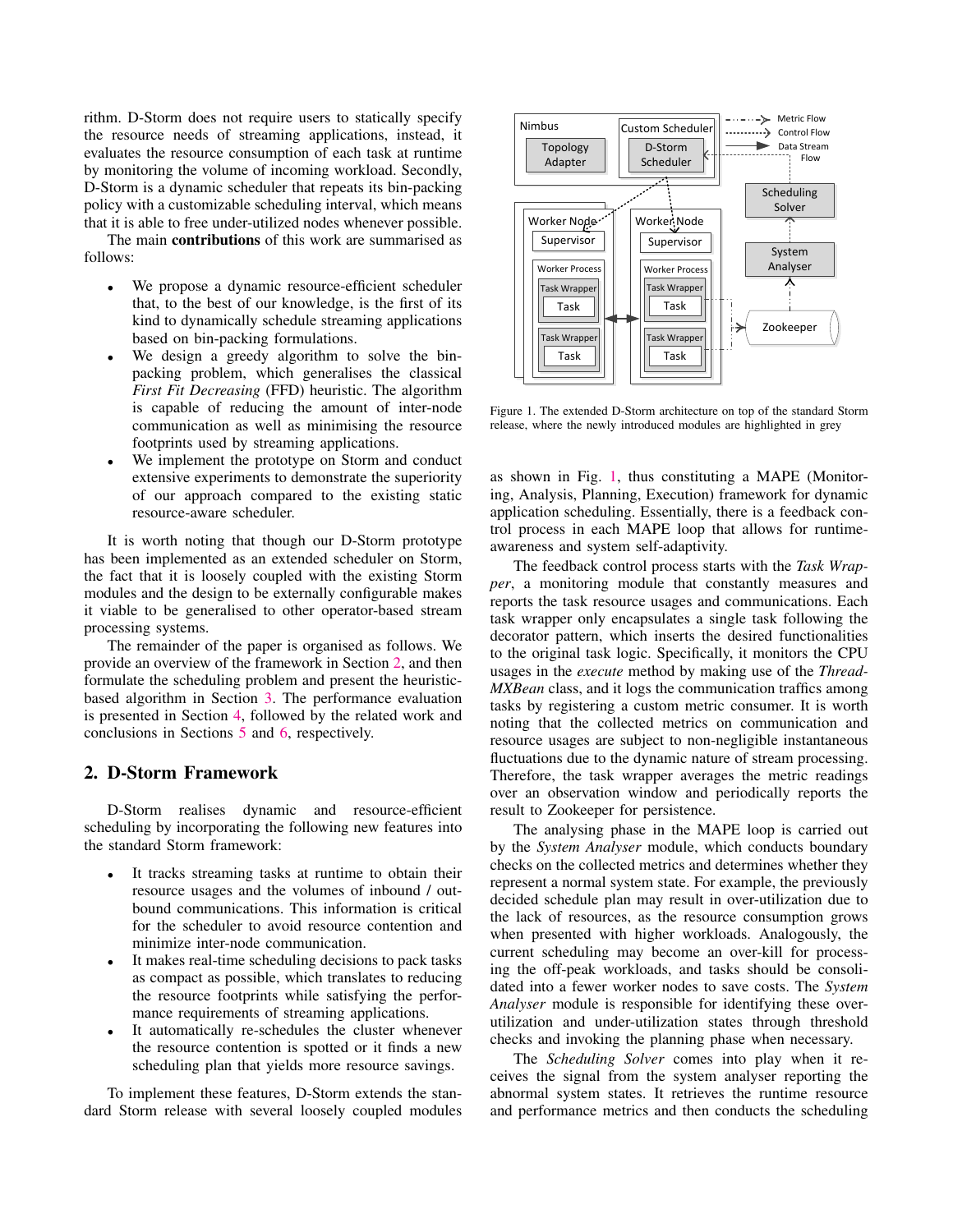calculation using the algorithm elaborated in Section [3.](#page-2-0) We have designed the scheduler solver in a way that it is not to be invoked more frequently than the predefined scheduling interval, the value of which should be fine-tuned to strike a balance between the system stability and agility.

Once a new scheduling plan is made, the executor in the MAPE loop — *D-Storm Scheduler* takes the responsibility to put the new plan into effect. From a practical perspective, it is a jar file placed on the Nimbus node which implements the *IScheduler* interface to leverage the existing scheduling APIs provided by Storm.

In order to keep our D-Storm scheduling framework transparent to the user-level streaming applications, we also supply a *Task Adapter* module in the Storm core that automatically encapsulates tasks in tasks wrappers. In addition, developers can specify the scheduling parameters through this module, which proves to be an elegant way to cater for the diverse needs of different streaming scenarios.

## <span id="page-2-0"></span>3. Dynamic Resource-Aware Scheduling

The dynamic resource-aware scheduling in D-Storm exhibits the following characteristics: (1) each task has a set of resource requirements that are constantly changing with regard to the amount of inputs being processed; (2) each machine (worker node) has a set of available resources for accommodating tasks that are assigned to it; (3) the scheduling algorithm is executed on-demand to take into account any runtime changes in task resource requirements.

#### 3.1. Problem Formulation

For each round of scheduling, the essence of the problem is to find a mapping of tasks to worker nodes such that the communicating tasks are packed as compact as possible. Meanwhile, the resource constraints need to be respected that in each node the resource availability is not exceeded by the resource requirements. Since the compact assignment of tasks also leads to reducing the number of used machines, we model the scheduling problem as a variant of the binpacking problem and formulate it using the symbols illustrated in Table [1.](#page-2-1)

In this work, the resource consumptions and availability are examined in two dimensions — CPU and memory. Though memory resources can be intuitively measured in terms of megabytes, the quantification of CPU resources is usually vague and imprecise due to the diversity of CPU architectures and implementations. Therefore, following the convention in literature  $[6]$ , we specify the amount of CPU resources by a point-based system, with 100 points being the full capacity of a single core. Note that a multi-core CPU can get a capacity of *num of cores* \* 100 points, and a task that accounts for  $p\%$  CPU usages reported by the monitoring system has a resource demand of  $p$  points.

As reported in [\[7\]](#page-7-4), task  $\tau_i$ 's CPU and memory resource requirements can be linearly modelled with regard to the size of the current input loads, which are illustrated in Eq. [\(1\)](#page-2-2).

<span id="page-2-1"></span>TABLE 1. SYMBOLS USED FOR DYNAMIC RESOURCE-AWARE **SCHEDULING** 

| Symbol                 | <b>Description</b>                                             |
|------------------------|----------------------------------------------------------------|
| $\boldsymbol{n}$       | Number of tasks to be assigned                                 |
| $\tau_i$               | Task <i>i</i> , $i = 1, , n$                                   |
| $\boldsymbol{m}$       | Number of available machines (worker nodes) in the cluster     |
| $\nu_i$                | Worker node i, $i = 1, , m$                                    |
| $W_c^{\nu_i}$          | CPU capacity of $\nu_i$ , measured in a point-based system     |
| $W_m^{\nu_i}$          | Memory capacity of $\nu_i$ , measured in Mega Bytes (MB)       |
| $\omega_c^{\tau_i}$    | Total CPU requirement of $\tau_i$ in points                    |
| $\omega_m^{\tau_i}$    | Total memory requirement of $\tau_i$ in Mega Bytes (MB)        |
| $\rho_c^{\tau_i}$      | Unit CPU requirement for $\tau_i$ to process a single tuple    |
| $\rho_m^{\tau_i}$      | Unit memory requirement for $\tau_i$ to process a single tuple |
| $\xi_{\tau_i, \tau_i}$ | The size of data stream transmitting from $\tau_i$ to $\tau_i$ |
| $\Theta_{\tau_i}$      | The set of upstream tasks for $\tau_i$                         |
| $\Phi_{\tau_i}$        | The set of downstream tasks for $\tau_i$                       |
| κ                      | The volume of inter-node traffic within the cluster            |
| $m_{used}$             | Number of used machines in the cluster                         |

<span id="page-2-2"></span>
$$
\omega_c^{\tau_i} = \left(\sum_{\tau_j \in \Theta_{\tau_i}} \xi_{\tau_j, \tau_i}\right) * \rho_c^{\tau_i}
$$
  

$$
\omega_m^{\tau_i} = \left(\sum_{\tau_j \in \Theta_{\tau_i}} \xi_{\tau_j, \tau_i}\right) * \rho_m^{\tau_i}
$$
 (1)

Having modelled the resource consumption at runtime, each task is considered as an item of multi-dimensional volumes that needs to be allocated to a particular machine during the scheduling process. Given a set of  $m$ machines (bins) with CPU capacity  $W_c^{\nu_i}$  and memory capacity  $W_m^{\nu_i}$   $(i \in \{1, ..., m\})$ , and a list of *n* tasks (items)  $\tau_1, \tau_2, ..., \tau_n$  with their CPU demands and memory demands denoted as  $\omega_c^{\tau_i}$ ,  $\omega_m^{\tau_i}$   $(i \in \{1, 2, ..., n\})$ , the problem is formulated as follows:

$$
\text{minimize} \quad \varkappa(\boldsymbol{\xi}, \boldsymbol{x}) = \sum_{i,j \in \{1,..,n\}} \xi_{\tau_i, \tau_j} (1 - \sum_{k \in \{1,..,m\}} x_{i,k} * x_{j,k})
$$

<span id="page-2-4"></span>subject to 
$$
\sum_{k=1}^{m} x_{i,k} = 1, \qquad i = 1, ..., n,
$$

$$
\sum_{i=1}^{n} \omega_c^{\tau_i} x_{i,k} \le W_c^{\nu_k} \quad k = 1, ..., m, \quad (2)
$$

$$
\sum_{i=1}^{n} \omega_m^{\tau_i} x_{i,k} \le W_m^{\nu_k} \quad k = 1, ..., m,
$$

where  $x$  is the control variable that stores the task placement in a binary form:

$$
x_{i,k} = \begin{cases} 1 & \text{if task } \tau_i \text{ is assigned to machine } \nu_k, \\ 0 & \text{otherwise}; \end{cases}
$$

Eq. [\(3\)](#page-2-3) shows that  $x$  can also be used to reason the number of used machines as a result of scheduling:

<span id="page-2-3"></span>
$$
m_{\text{used}} = \sum_{j \in \{1, \dots, m\}} \bigvee_{i \in \{1, \dots, n\}} x_{i,j} \tag{3}
$$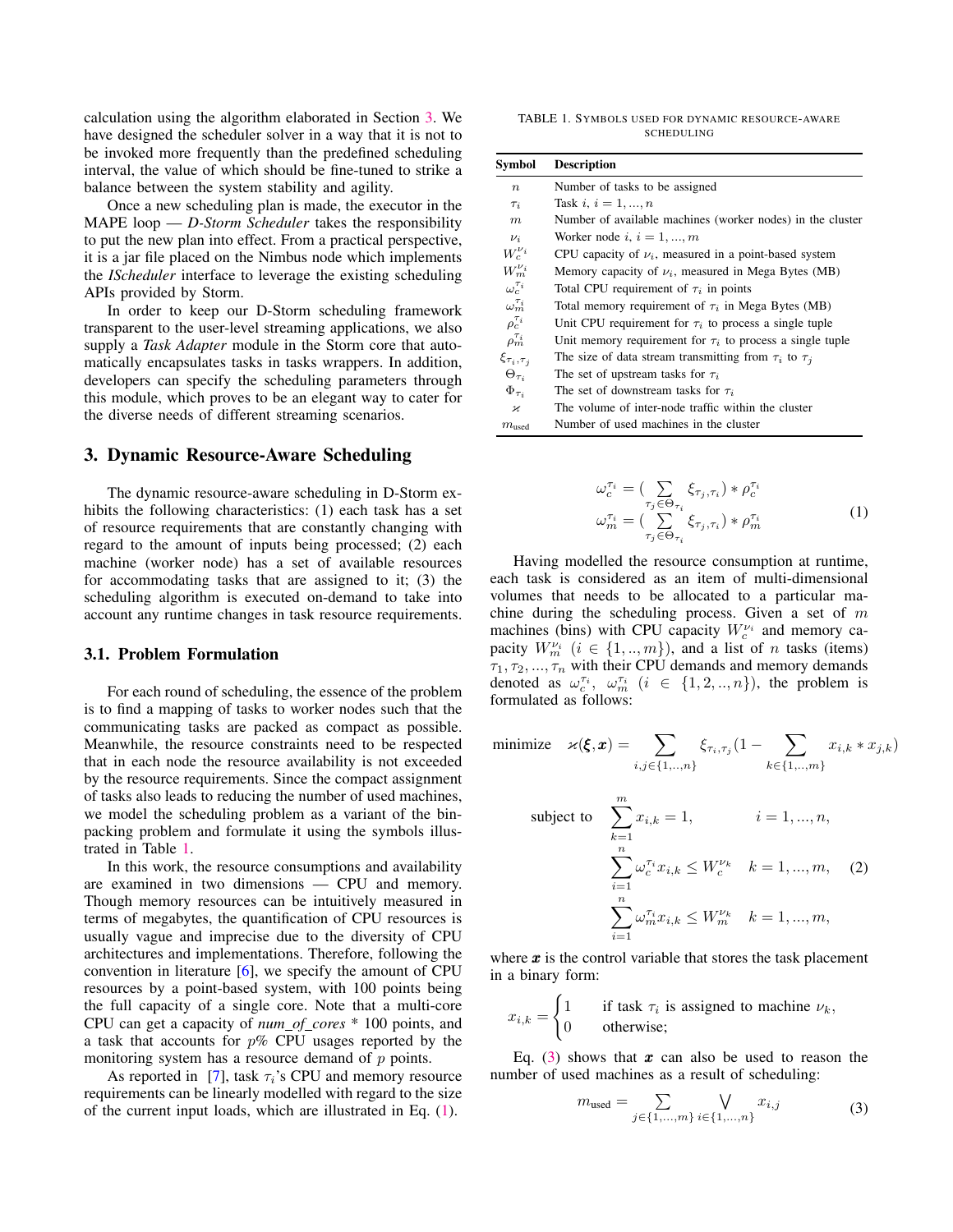## 3.2. Heuristic-based Scheduling Algorithm

The classical bin-packing problem has proved to be NP-Hard [\[8\]](#page-7-5), and so does the scheduling of streaming applications [\[6\]](#page-7-2). There could be a massive amount of tasks involved in each single assignment, so it is computationally infeasible to find the optimal solution in polynomial time. Besides, streaming applications are known for their strict latency constraints on processing time, so the efficiency of scheduling is even more important than the result optimality to prevent the violation of the real-time requirement. Therefore, we opt for greedy heuristics rather than exact algorithms such as bin completion  $[9]$  and branch-and-price  $[10]$ , which have exponential time complexity.

The proposed algorithm is a generalisation of the classical *First Fit Decreasing* (FFD) heuristic. FFD is essentially a greedy algorithm that sorts the items in a decreasing order (normally by their size) and then sequentially allocates them into the first bin with sufficient remaining space. However, in order to apply FFD in our multidimensional bin-packing problem, the standard bin packing procedure has to be generalised in three aspects as shown in Algorithm [1.](#page-3-1)

Firstly, all the available machines are arranged in descending order by their resource availability so that the more powerful ones get utilised first for task placement. This step is to ensure that the FFD heuristic has a better chance to convey more task communications within the same machine, thus reducing the cumbersome serialisation and de-serialisation procedures. Since the considered machine characteristics — CPU and memory are measured in different metrics, we define a resource availability function that holistically combines these two dimensions and returns a scalar for each node, as shown in Eq. [\(4\)](#page-3-2).

<span id="page-3-2"></span>
$$
\wp(\nu_i) = \min \{ \frac{nW_c^{\nu_i}}{\sum\limits_{j \in \{1, ..., n\}} \omega_c^{\tau_j}}, \frac{nW_m^{\nu_i}}{\sum\limits_{j \in \{1, ..., n\}} \omega_m^{\tau_j}} \}
$$
(4)

Secondly, the evaluation of the task priority function  $\rho(\tau_i)$  is dynamic and runtime-aware, considering not only the task communication pattern but also the node to which it attempts to assign. We denote the attempted machine as  $\nu_m$ , then  $\rho(\tau_i, \nu_m)$  can be formulated as a weighted sum of two terms, which are namely: (1) the amount of newly introduced intra-node communication if  $\tau_i$  is assigned to  $\nu_m$ , and (2) the amount of potential intra-node communication that  $\tau_i$  can bring to  $\nu_m$  in the subsequent task assignments.

The mathematical formulation of  $\rho(\tau_i)$  is given as follows:

<span id="page-3-3"></span>
$$
\varrho_{1}(\tau_{i}, \nu_{m}) = \sum_{j \in \{1, \ldots, n\}} x_{j, \nu_{m}}(\xi_{\tau_{i}, \tau_{j}} + \xi_{\tau_{j}, \tau_{i}})
$$

$$
\varrho_{2}(\tau_{i}, \nu_{m}) = \sum_{j \in \Phi_{\tau_{i}}} (1 - \sum_{k \in \{1, \ldots, m\}} x_{j,k}) \xi_{\tau_{i}, \tau_{j}}
$$

$$
+ \sum_{j \in \Theta_{\tau_{i}}} (1 - \sum_{k \in \{1, \ldots, m\}} x_{j,k}) \xi_{\tau_{j}, \tau_{i}}
$$

$$
\varrho(\tau_{i}, \nu_{m}) = \alpha \varrho_{1}(\tau_{i}, \nu_{m}) + \beta \varrho_{2}(\tau_{i}, \nu_{m})
$$
(5)

Algorithm 1: The multidimensional FFD heuristic scheduling algorithm

|                         | <b>Input:</b> A task set $\vec{\tau} = {\tau_1, \tau_2, , \tau_n}$ to be assigned            |  |  |  |  |  |
|-------------------------|----------------------------------------------------------------------------------------------|--|--|--|--|--|
|                         | <b>Output:</b> A machine set $\vec{\nu} = {\nu_1, \nu_2, \dots, \nu_{m_{\text{used}}}}$ with |  |  |  |  |  |
|                         | each machine hosting a disjoint subset of $\vec{\tau}$ ,                                     |  |  |  |  |  |
|                         | where $m_{used}$ is the number of used machines                                              |  |  |  |  |  |
|                         | 1 Sort available nodes in descending order by their                                          |  |  |  |  |  |
|                         | resource availability as defined in Eq. $(4)$                                                |  |  |  |  |  |
|                         | 2 $m_{\text{used}} \leftarrow 0$                                                             |  |  |  |  |  |
| 3                       | while there are tasks remaining in $\vec{\tau}$ to be placed do                              |  |  |  |  |  |
| $\overline{\mathbf{4}}$ | Start a new machine $\nu_m$ from the sorted list;                                            |  |  |  |  |  |
| 5                       | <b>if</b> there are no avaiable nodes <b>then</b>                                            |  |  |  |  |  |
| 6                       | return Failure                                                                               |  |  |  |  |  |
| 7                       | end                                                                                          |  |  |  |  |  |
| 8                       | Increase $m_{used}$ by 1                                                                     |  |  |  |  |  |
| 9                       | <b>while</b> there are tasks that fit into machine $\nu_m$ <b>do</b>                         |  |  |  |  |  |
| 10                      | foreach $\tau \in \vec{\tau}$ do                                                             |  |  |  |  |  |
| 11                      | Calculate $\rho(\tau_i, \nu_m)$ according to Eq. (5)                                         |  |  |  |  |  |
| 12                      | end                                                                                          |  |  |  |  |  |
| 13                      | Sort all viable tasks based on their priority                                                |  |  |  |  |  |
| 14                      | Place the task with the highest $\varrho(\tau_i, \nu_m)$ into                                |  |  |  |  |  |
|                         | machine $\nu_m$                                                                              |  |  |  |  |  |
| 15                      | Remove the task from $\vec{\tau}$                                                            |  |  |  |  |  |
| 16                      | Update the remaining capacity of machine $\nu_m$                                             |  |  |  |  |  |
| 17                      | end                                                                                          |  |  |  |  |  |
| 18 end                  |                                                                                              |  |  |  |  |  |
|                         | 19 return $\vec{\nu}$                                                                        |  |  |  |  |  |
|                         |                                                                                              |  |  |  |  |  |

<span id="page-3-1"></span>In Eq. [\(5\)](#page-3-3),  $\varrho_1(\tau_i, \nu_m)$  represents the sum of introduced intra-node communication if  $\tau_i$  is assigned to  $\nu_m$ , and  $\varrho_2(\tau_i, \nu_m)$  denotes the sum of communications that  $\tau_i$  has with a peer that has not been assigned so far.  $\alpha$  and  $\beta$  are the weight parameters that determine the relative importances of these two independent terms. In short, the higher value  $\rho(\tau_i, \nu_m)$  is, the higher priority  $\tau_i$  will be packed into  $\nu_m$ .

Designing  $\rho(\tau_i, \nu_m)$  in this way will make sure that the packing priority of the remaining tasks is dynamically updated after each assignment and those tasks sharing a large volume of communication are prioritised to be packed into the same node. This is in contrast to the classical FFD heuristics that first sort the items in terms of their priority and then proceed to the packing process strictly following the pre-defined order.

Finally, our algorithm implements the FFD heuristic from a bin-centric view, which opens only one machine at a time to accept task assignment. The algorithm keeps filling it with new tasks until the remaining capacity is running out, thus satisfying the resource constraints stated in Eq. [\(2\)](#page-2-4).

#### <span id="page-3-0"></span>4. Performance Evaluation

We evaluate the D-Storm prototype using both synthetic and realistic streaming applications, and compare the heuristic-based scheduling algorithm against the one proposed in the static resource-aware scheduler and the roundrobin algorithm in the default Storm scheduler.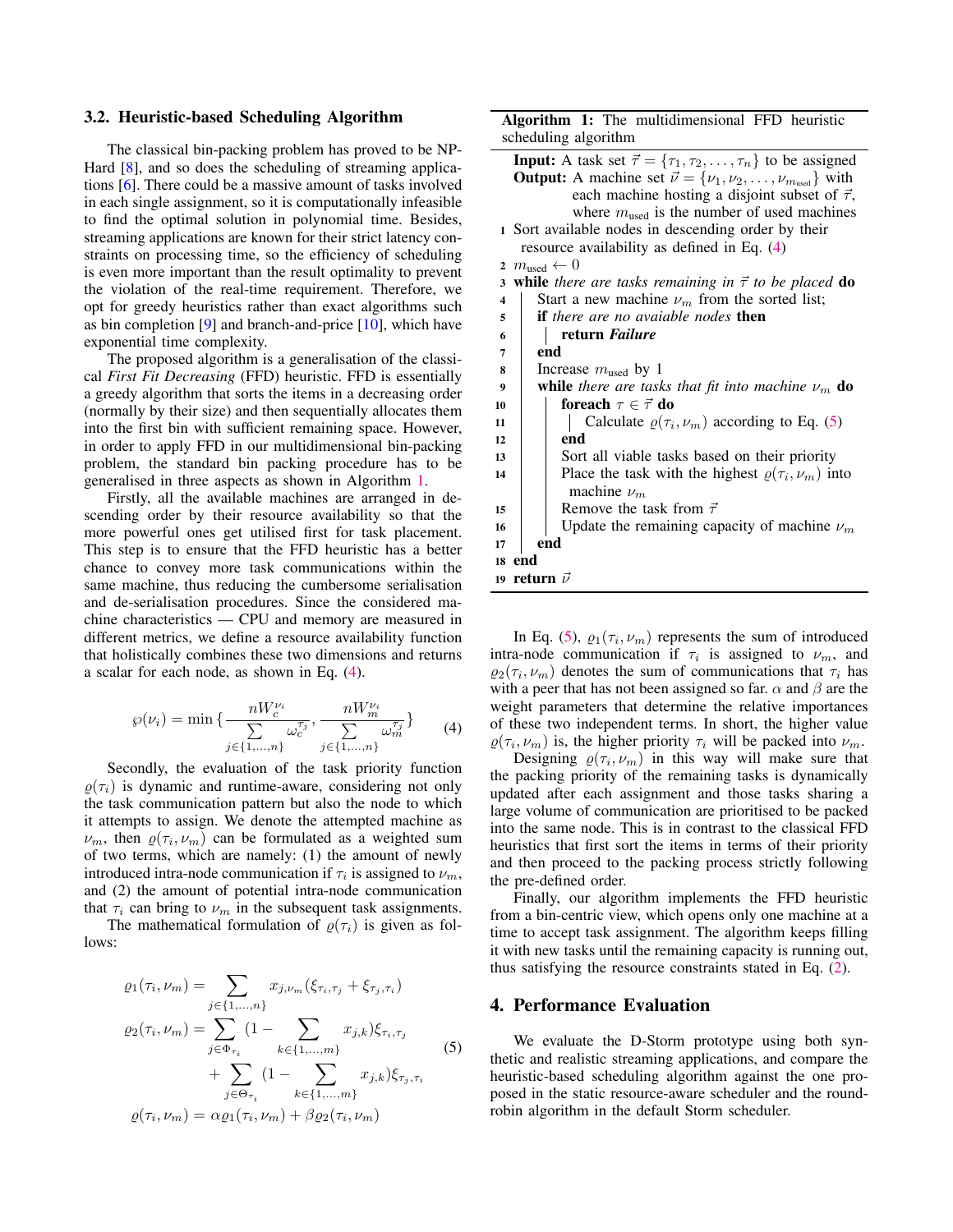

<span id="page-4-2"></span>Figure 2. The profiling environment used for controlling the input load. The solid lines denote the generated data stream flow, and the dashed lines represent the flow of performance metrics

Specifically, the performance evaluation focuses on the following independent research questions:

- Whether D-Storm is applicable to different types of streaming applications and capable of reducing the total amount of inter-node communication? (Section [4.2\)](#page-5-0)
- How is D-Storm performing when the input load decreases and the cluster is under-utilized? (Section [4.3\)](#page-6-1)
- How long does it take for D-Storm to schedule relatively large streaming applications? (Section [4.4\)](#page-6-2)

## 4.1. Experiment Setup

Our experiment platform is set up on the Nectar Cloud<sup>[2](#page-4-0)</sup>, comprising 1 Nimbus node, 1 Zookeeper node, 1 Kestrel<sup>[3](#page-4-1)</sup> node and 16 worker nodes. All these machines are spawned from the "m2.medium" flavour, with each equipped with 2 VCPUs, 6 GB memory and 30 GB disk space. For the software stack, all the participating nodes are running Ubuntu 16.04 and Oracle JDK 8, update 121. We built our D-Storm extension on Apache Storm v1.0.2, and the comparable approaches — the static resource-aware scheduler and the default scheduler are directly extracted from this release.

In order to evaluate the performance of D-Storm under different sizes of workload, we have set up a profiling environment that allows us to adjust the size of the input stream with fine-grained control. Fig. [2](#page-4-2) illustrates the components of the profiling environment from a working perspective. There is a *Message Generator* that reads the profiling messages from a local file of tweets, and then generates a profiling stream of a given volume to the Kestrel node leveraging the message push API. The *Message Queue* running on the Kestrel node implements a Kestrel queue to cache any messages that have been received but not pulled away by the streaming application. The streaming application is scheduled on the D-Storm cluster to process the profiling stream, which consists of a series of tweets in JSON format that were collected from 4/03/2014 to 14/04/2014. The Metric Reporter is responsible for probing the application performance — such as throughput and latency — using the Storm RESTful API, and reporting the volume of inter-node communication in the forms of the number of tuples transferred and the volume of data streams conveyed in the network. Finally, the *Performance Monitor* is introduced to examine whether the application is sustainably processing the profiling input and if the application performance has satisfied the pre-defined Quality of Service (QoS), such as processing 5000 tuples per second with the processing latency no larger than 500 ms.

4.1.1. Test Applications. The evaluation includes two test applications, one synthetically made and one drawn from real-world streaming use case. The synthetic application is designed to produce different patterns of resource consumption, such as CPU bound and I/O bound computations. There are three synthetic bolts concatenated in serial, following the Kestrel Spout that pulls the input stream from the message queue. The logic of the synthetic bolts is configurable, with all the configuration items listed in Table [2.](#page-4-3)

<span id="page-4-3"></span>TABLE 2. THE CONFIGURATIONS OF THE SYNTHETIC TEST APPLICATION

| Symbol  | <b>Configuration Description</b>                                                               |  |  |  |  |
|---------|------------------------------------------------------------------------------------------------|--|--|--|--|
| $C_{s}$ | The CPU load of each synthetic bolt.                                                           |  |  |  |  |
| $S_{s}$ | The selectivity <sup>4</sup> of each synthetic bolt.                                           |  |  |  |  |
| $T_{s}$ | The number of tasks that each synthetic bolt has,<br>also referred to as operator parallelism. |  |  |  |  |

From the implementation point of view, the configuration items listed in Table [2](#page-4-3) have a significant impact on the execution logic of the synthetic bolt. Specifically,  $C_s$ determines how many times this operator will invoke the method of random number generation *Math.random()* upon any tuple receipt, with  $C_s = 1$  representing 100 times invocation. So the higher  $C_s$  is set, the larger CPU load the bolt will have. Besides,  $T_s$  indicates the operator parallelism during the topology building process, while  $S<sub>s</sub>$  determines the selectivity of this operator and also the internal size of communication stream between tasks.

The second test application is taken from a realistic stream processing use case — analysing the sentiment of tweet contents by word parsing. There are 11 operators constituting a tree-like topology, with the sentimental score calculated using AFFINN, a list of words associated with pre-defined sentiment values. We refer to [\[11\]](#page-7-8) for more details of the analysis process.

4.1.2. Parameter Selection. To avoid overshooting and overcome the fluctuation in metric observations, we set the metric collection window to 1 minute and the scheduling interval to 10 minutes. In addition, we configured  $\alpha$  to 10 and  $\beta$  to 1, in order to put a stronger emphasis on the immediate gain of each task assignment rather than the potential benefits. We also set the latency constraint of each application to 500 ms, which represents a typical real-time requirement under streaming scenarios.

<span id="page-4-0"></span><sup>2.</sup> <https://nectar.org.au/research-cloud/>

<span id="page-4-1"></span><sup>3.</sup> <https://github.com/twitter-archive/kestrel>

<span id="page-4-4"></span><sup>4.</sup> Selectivity is the number of tuples emitted per tuple consumed; e.g., selectivity = 2 means the operator emits 2 tuples for every 1 consumed.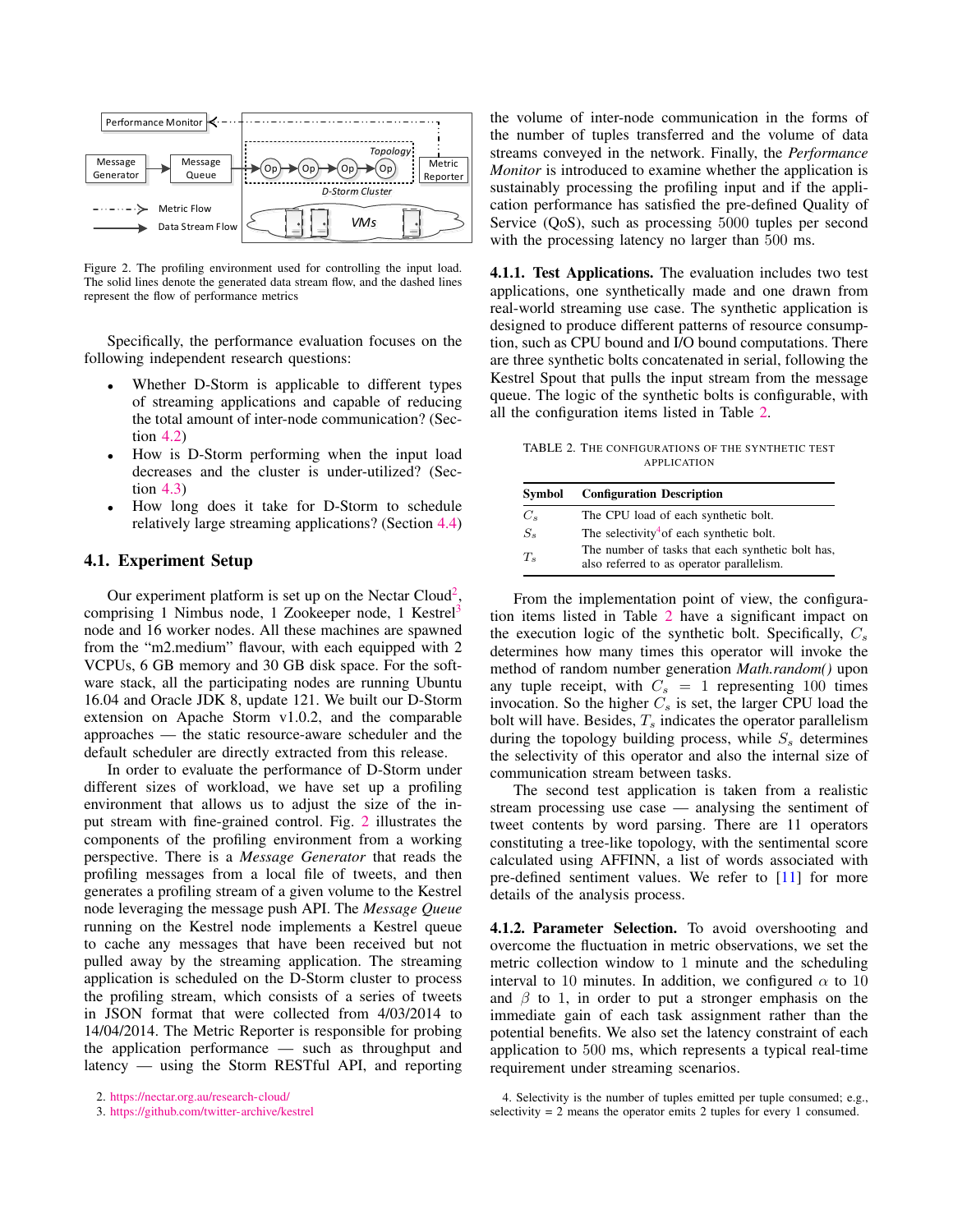<span id="page-5-5"></span>

<span id="page-5-6"></span><span id="page-5-4"></span>Figure 3. The relative change of the inter-node communication, with the baseline produced by the Default Storm scheduler. We repeated each experiment for 5 times and the result bar also shows the standard deviation of the results. In the legend, static RAS stands for static resource-aware scheduler

#### <span id="page-5-0"></span>4.2. Evaluation of Applicability

In this evaluation, we ran both streaming applications with all three schedulers under the same circumstances that a given size of profiling stream needs to be processed within the latency constraint. For the ease of interpretation, we report the relative changes to the communication volume (MB) while comparing the D-Storm scheduler and the static resource-aware scheduler (static RAS) against the default scheduler.

In order to evaluate the performance of scheduling under different application behaviours, the synthetic topology is configured to exhibit different types of resource consumption patterns, including CPU intensive (varying  $C_s$ ), I/O intensive (varying  $S_s$ ) and parallelism intensive (varying  $T<sub>s</sub>$ ). Also, the number of tasks for the twitter sentiment analysis is varied to examine the scheduler applicability to more complex use cases. Table [3](#page-5-1) lists the evaluated and default values for the application configurations, where the default values are highlighted in bold. Note that when one configuration is altered, the others are set to their default value for fair comparison.

TABLE 3. EVALUATED CONFIGURATIONS AND THEIR VALUES

<span id="page-5-1"></span>

| Configuration                           | Value             |
|-----------------------------------------|-------------------|
| $C_s$ (synthetic topology)              | 10, 20, 30, 40    |
| $S_s$ (synthetic topology)              | 1, 2, 3, 4        |
| $T_s$ (synthetic topology)              | 4, 8, 12, 16      |
| Number of tasks (realistic application) | 11, 21, 31, $415$ |

For all the applicability experiments, we set the size of the profiling stream to 2000 tuples / second and only collect communication results after the application is stabilised. Since the static resource-aware scheduler requires users to specify the resource consumptions at compile time, we conducted a pilot run for each application and registered a *LoggingMetricsConsumer*[6](#page-5-3) from the *storm-metrics* package to probe the amount of memory/CPU resources being consumed.

<span id="page-5-8"></span><span id="page-5-7"></span>In Fig. [3,](#page-5-4) we present the relative changes of inter-node communication when using D-Storm scheduler and the static resource-aware scheduler, compared to that of the default scheduler as baseline. We find that our D-Storm prototype always performs at least as well as the static counterpart, and often noticeably improves the communication reduction.

Specifically, a study of Fig. [3a](#page-5-5) reveals that D-Storm performed similarly to the static RAS when applied to CPU-bound use cases, with an average of communication reduction being 26.63%. Since the communication cost is dominated by the processing cost, scheduling heavy tasks onto a fewer number of nodes reduces to a typical binpacking problem that is tackled well by both of the two approaches. However, it is worth noting that the communication reduction brought by the static scheduler is based on the correct configurations provided by the pilot run. If this information were not specified correctly, the static resourceaware would lead to undesirable scheduling results that could cause over-utilization and impair the system stability.

Fig. [3b,](#page-5-6) on the other hand, showcases that D-Storm significantly outperformed the static one by 22% in the most I/O intensive test case. This is credited to the fact that D-Storm specifically takes runtime communications into account during the decision-making process. By contrast, the existing scheduler can only optimise inter-node communication based on the number of task connections, which contains only coarse-grained information and does not reflect the actual communication pattern.

The parallelism intensive test case reveals another flaw of the static scheduler — tasks of the same operator are considered homogeneous in all aspects. As a matter of fact, tasks are not identical in terms of the received processing load, and they usually require a different amount of resources to accomplish the streaming jobs. Besides, as the number of tasks grows, the load distribution on each task as well as the incurred resource consumptions will be further amortised. However, setting the resource demand at the operator level forces all the spawned tasks to share the same resource profile and disregard any load changes. As shown in Figs. [3c](#page-5-7) and [3d,](#page-5-8) the performance of the static scheduler significantly degrades when the number of tasks increases, while D-Storm performs consistently well in relatively large

<span id="page-5-2"></span><sup>5.</sup> The spout has a single task and each bolt has a parallelism of 1, 2, 3, 4, respectively.

<span id="page-5-3"></span><sup>6.</sup> [https://storm.apache.org/releases/1.0.2/javadocs/org/apache/storm/](https://storm.apache.org/releases/1.0.2/javadocs/org/apache/storm/metric/LoggingMetricsConsumer.html) [metric/LoggingMetricsConsumer.html](https://storm.apache.org/releases/1.0.2/javadocs/org/apache/storm/metric/LoggingMetricsConsumer.html)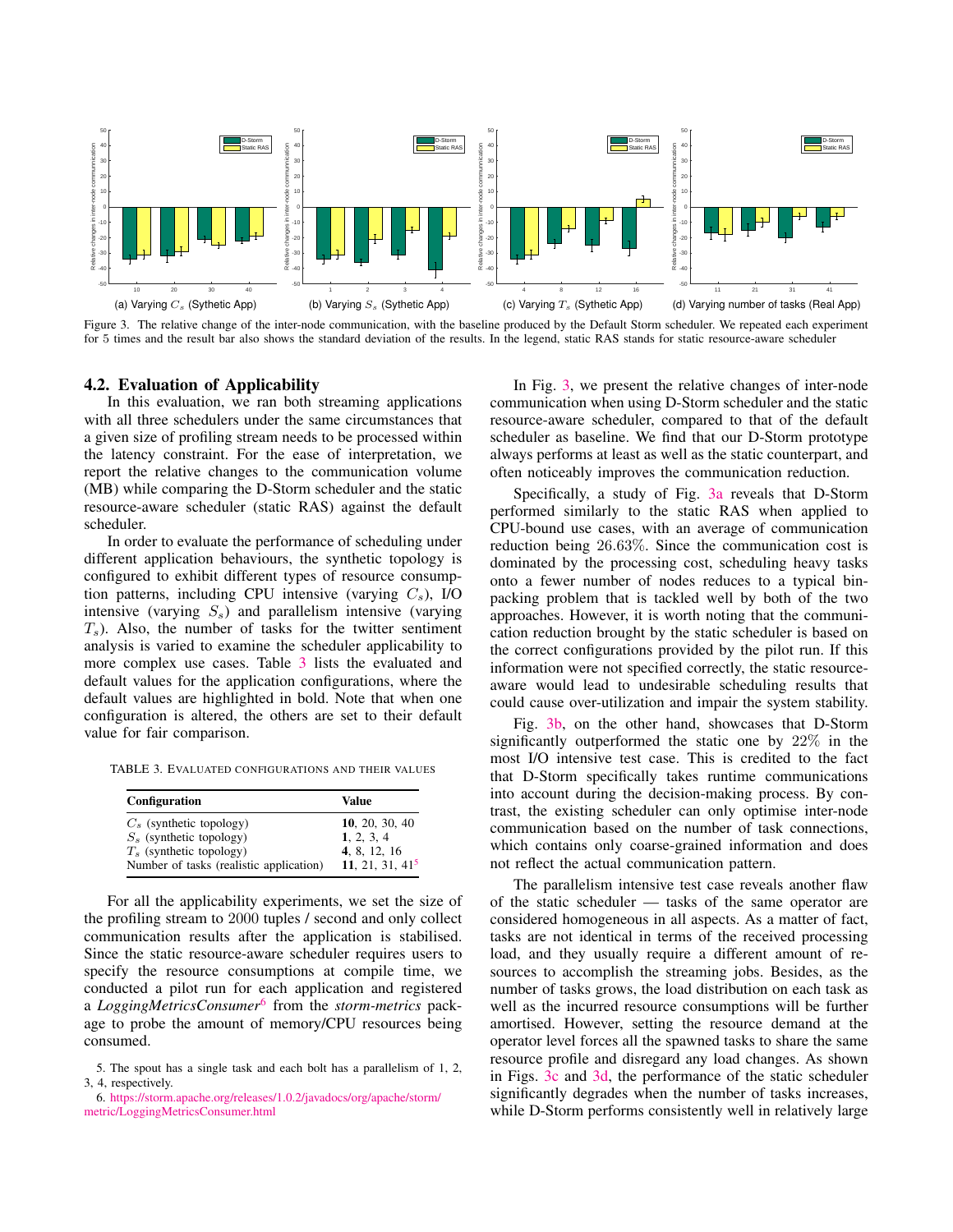<span id="page-6-4"></span>

<span id="page-6-3"></span>Figure 4. Cost efficiency analysis of D-Storm scheduler as the input load decreases. Fig. [4b](#page-6-3) is calculated based on the price of m1.medium instances in the AWS Sydney region

test cases, with the average communication reduction being around 27.5% and 16.25%, respectively. It is worth reporting that the static resource-aware scheduler performed even 5% worse than the default scheduler, for which we identified the cause to be the malformed resource profiles causing underutilization and unnecessarily tearing apart the communicating task pairs into different nodes during scheduling.

### <span id="page-6-1"></span>4.3. Evaluation of Cost Efficiency

Modelling the scheduling problem as a bin-packing variant offers the possibility to consolidate tasks into a fewer nodes when experiencing load valleys. In this evaluation, we apply D-Strom scheduler to the test applications, vary the size of input stream from 4000 tuples / second to 1000 tuples / second, and then examine the minimal resources required to process the given workload without violating the performance QoS.

There are two test applications derived from the synthetic application, mimicking the most intense CPU-bound and I/O-bound scenarios — the first application sets  $C_s$  to 40, and the second one sets  $S<sub>s</sub>$  to 4. The other configurations are not altered during these experiments.

As shown in Fig. [4a,](#page-6-4) the number of machines used by the D-Storm scheduler steadily reduces when the input load decreases. This trend is more obvious in the first scenario, leading to the reduction of 13 worker nodes. This can be explained by the fact that our testbed is equipped with scarcer CPU resources as compared to the network resources, causing the heavy tasks to be rapidly spread out in the cluster to avoid resource contention. To intuitively illustrate the benefit of task consolidation, Fig. [4b](#page-6-3) shows the monetary cost saved in AUD if the cluster is composed of m1.medium instances in the AWS Sydney Region<sup>[7](#page-6-5)</sup>, where a m1.medium instance is charged at AUD \$0.117 per hour.

However, the comparable schedulers such as the static resource-aware scheduler and the default Storm scheduler lack the ability to consolidate tasks when necessary. In these test scenarios, they would occupy the same amount of resources even if the input load dropped to only one-quarter of the previous amount.

<span id="page-6-5"></span>7. <https://aws.amazon.com/ec2/pricing/>

<span id="page-6-7"></span>TABLE 4. THE TIME CONSUMED IN CREATING SCHEDULES BY DIFFERENT STRATEGIES (UNIT: MILLISECONDS)

| <b>Test Cases</b> |                        | Parallelism Intensive Synthetic App |            |            |  |  |  |
|-------------------|------------------------|-------------------------------------|------------|------------|--|--|--|
| <b>Schedulers</b> | $T_s = 4$              | $T_s = 8$                           | $T_s = 16$ | $T_s = 20$ |  |  |  |
| D-Storm           | 16.4                   | 16.2                                | 16.8       | 17.2       |  |  |  |
| Static Scheduler  | 5.2                    | 5.7                                 | 5.5        | 5.9        |  |  |  |
| Default Scheduler | 0.72                   | 0.77                                | 0.75       | 0.79       |  |  |  |
|                   |                        | <b>Twitter Sentiment Analysis</b>   |            |            |  |  |  |
|                   | $N_t$ <sup>8</sup> =11 | $N_t = 21$                          | $N_t = 31$ | $N_t = 41$ |  |  |  |
| D-Storm           | 13.4                   | 13.6                                | 13.8       | 13.9       |  |  |  |
| Static Scheduler  | 3.41                   | 3.61                                | 3.53       | 3.91       |  |  |  |
| Default Scheduler | 0.61                   | 0.62                                | 0.65       | 0.62       |  |  |  |

#### <span id="page-6-2"></span>4.4. Evaluation of Scheduling Overhead

We also examine the time required for D-Storm to calculate a viable scheduling plan, as compared to that of the static RAS scheduler and the default Storm scheduler. In this case, the parallelism intensive synthetic application and the twitter sentiment analysis are chosen for conducting the evaluation.

Studying Table [4,](#page-6-7) we find that the default Storm scheduler is the fastest among the all three comparable schedulers, which takes less than 1 millisecond to run the round-robin strategy. In contrast, the algorithm proposed in D-Storm is the slowest, as it requires re-sorting all the remaining tasks by their updated priority after each single task assignment. However, considering the fact that the absolute value of the time consumption is at the millisecond level, we conclude our solution is scalable to deal with large problem instances from the real world.

# <span id="page-6-0"></span>5. Related Work

Scheduling of streaming applications has attracted close attention from both big data researchers and practitioners. This section conducts a multifaceted comparison between the proposed D-Storm prototype and the most related schedulers in various aspects, as summarised in Table [5.](#page-6-8)

<span id="page-6-8"></span>TABLE 5. RELATED WORK COMPARISON

| <b>Aspects</b>          | <b>Related Works</b> |     |     |     |      |      | Our |      |
|-------------------------|----------------------|-----|-----|-----|------|------|-----|------|
|                         | [5]                  | [6] | [2] | [4] | [12] | [13] | Ш   | Work |
| <b>Dynamic</b>          | Y                    | N   | Y   | Y   | Y    | N    | Y   | Y    |
| Resource-aware          | N                    | Y   | N   | N   | Y    | Y    | N   | Y    |
| Communication<br>-aware | Y                    | N   | Y   | Y   | N    | Y    | Y   | Y    |
| Self-adaptive           | Y                    | N   | Y   | Y   | N    | N    | Y   | Y    |
| User-transparent        | N                    | N   | Y   | Y   | N    | N    | N   | Y    |
| <b>Cost-efficient</b>   | N                    | Y   | N   | N   | Y    | N    | N   | Y    |

Aniello et al. pioneered dynamic scheduling algorithms in the stream processing context [\[5\]](#page-7-1). They developed a heuristic-based algorithm that places communicating tasks in pairs to the same node, thus reducing the amount of

<span id="page-6-6"></span>8.  $N_t$ : The number of tasks for twitter sentiment analysis.